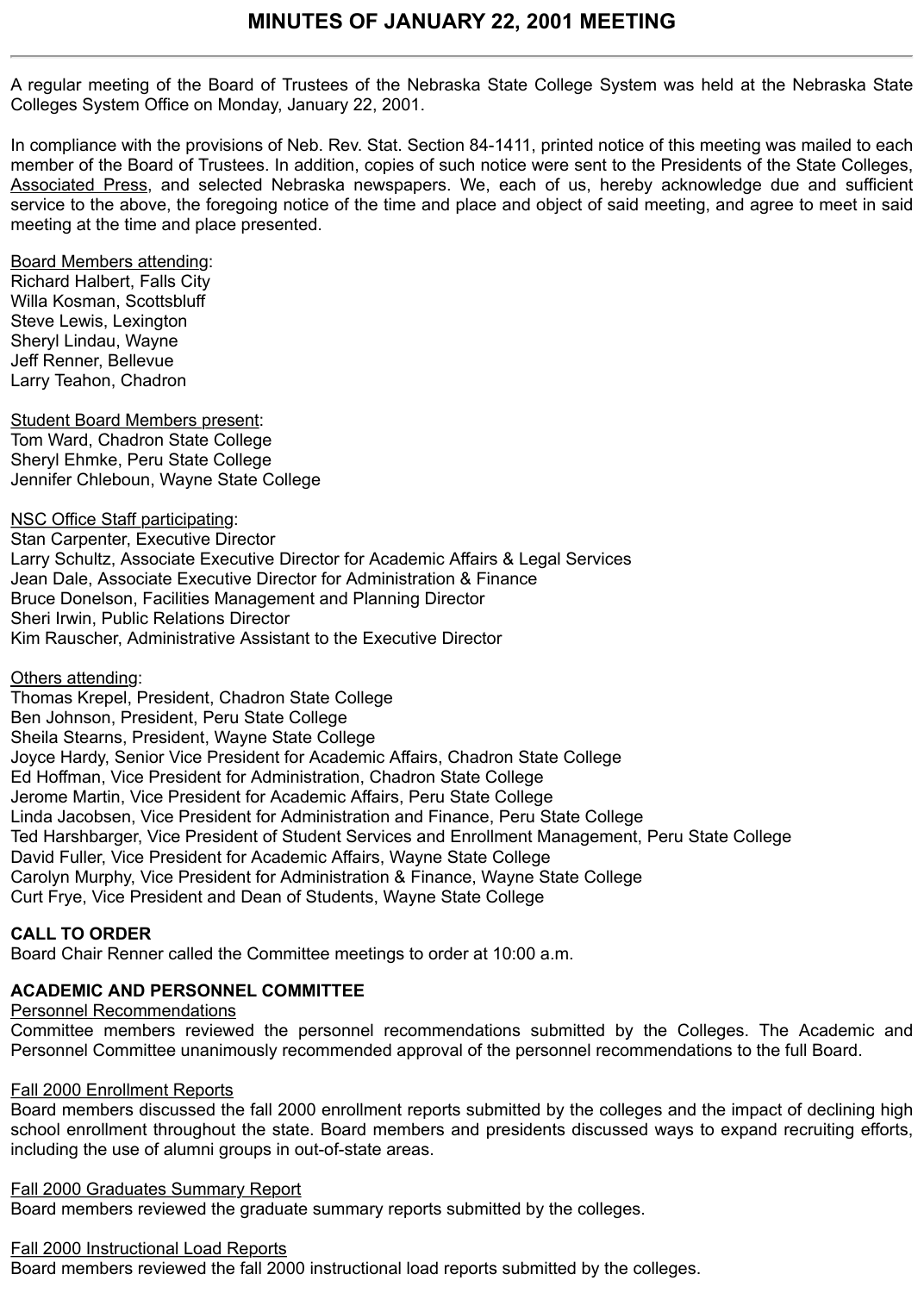## Five-year Academic Calendar

Board members were informed of the system-wide academic calendars set for 2001-02 through 2005-06.

# **FISCAL AND FACILITIES COMMITTEE**

## LB 309 Allocations

Committee members reviewed the LB 309 allocations for Peru and Wayne State Colleges. The Fiscal and Facilities Committee unanimously recommended approval of the LB 309 allocations to the full Board.

#### Peru Revenue Bond Surplus Fund Expenditure

Committee members reviewed the request to expend \$4,346 from the Peru State College revenue bond surplus fund to reimburse Sodexho, the food service contractor, for food that spoiled following the loss of power on campus in October. The Fiscal and Facilities Committee unanimously recommended approval of the expenditure to the full Board.

## Wayne Ramsey Theatre Design and Development Documents

Following presentation of the design development documents at the December 8 Board meeting, the Fiscal and Facilities Committee unanimously recommended approval of the Ramsey Theatre design and development documents to the full Board, contingent upon resolving any concerns of analysts reviewing the documents.

#### Peru Centennial Complex Final Completion

Committee members were informed that the Centennial Complex inspection committee has recommended that final completion status be designated. The Fiscal and Facilities Committee unanimously recommended ratification of the final completion designation to the full Board.

#### Chadron Mari Sandoz Heritage Center Renovation and Construction Bid

Committee members reviewed the request to accept the low bid of \$1,668,000 from Fuller Construction of Chadron, Nebraska, so that Chadron State College can proceed with the renovation and construction of the Mari Sandoz Heritage Center. The Fiscal and Facilities Committee unanimously recommended acceptance of the bid to the full Board.

#### Grant Applications and Awards

The Committee reviewed the following grant application and award submitted by Wayne: \*Application to the Nebraska Library Commission for the Basic Research Skills Online program (\$2,950) \*Award from the National Council on Economic Development for the Focus: Economic Systems program (\$1,000).

## Physical Plant Status Reports

Committee members reviewed the physical plant status reports submitted by the colleges.

## **Contracts**

The Committee reviewed the following contracts submitted by Chadron and Peru:

Chadron contracts:

\*Student Center Snack Bar (professional services) -- \$14,500

\*Campus Master Plan (professional services) -- \$38,950

\*Sandoz High Plains Heritage Center (asbestos abatement) -- \$14,935

## Peru contracts:

\*Baseball and Softball Fields (electrical) -- \$1,188; \$2,870; \$455

\*Campus Services Building (fire line) -- \$3,200

\*TJ Majors (air quality and structural analysis) -- \$4,000

\*Al Wheeler Center Natatorium (HVAC upgrade) -- \$23,815

\*Field House (submersible sewage pump replacement) - \$20,450

Capital Construction Progress Reports

The Committee members reviewed the following quarterly progress reports:

## Chadron:

\*Memorial Hall Renovation – interim report

\*Burkhiser Technology Complex Renovation – interim report

\*Miller Hall Renovation – interim report

# Peru:

\*Campus Services Building Renovation – interim report

\*Water System Renovation – interim report

\*Hoyt Science Building Renovation – interim report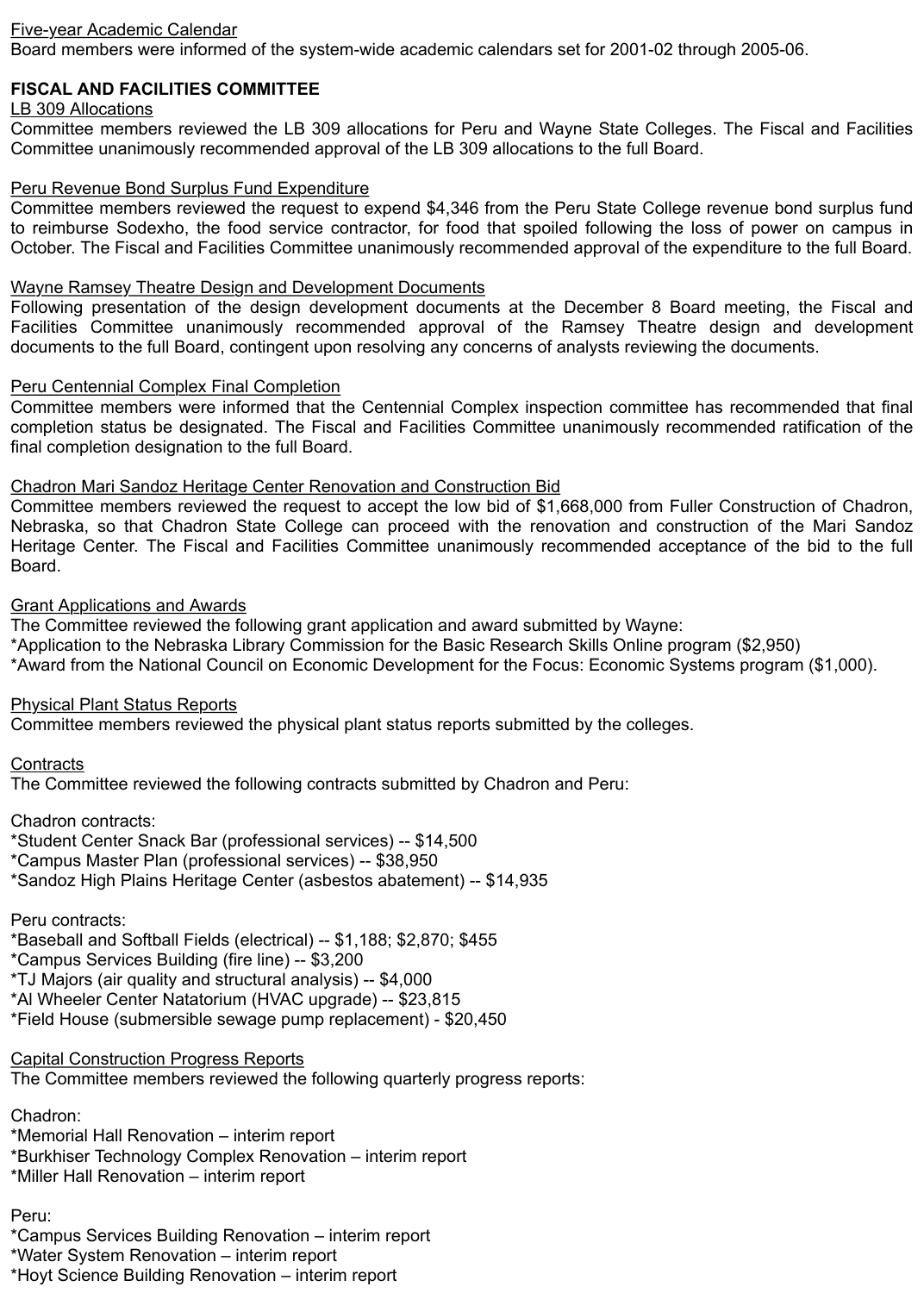\*Centennial Complex Renovation – interim report \*TJ Majors Renovation – interim report

Wayne:

\*Studio Arts Building Renovation – interim report \*Connell Hall Renovation – interim report \*Terrace Hall Renovation – interim report

# Governor's Budget Recommendations

A summary of funding included in the Governor's budget for the State Colleges was distributed and discussed.

# **EXECUTIVE SESSION**

The Committee meetings were adjourned at 11:50 a.m. Board members reconvened in Executive Session to discuss collective bargaining. The Executive Session was adjourned at 12:15 p.m.

# **CALL TO ORDER**

Chair Renner called the business meeting to order at 2:00 p.m.

# **APPROVAL OF THE AGENDA**

The meeting agenda for January 22 was approved as presented.

# **APPROVAL OF MINUTES FROM THE DECEMBER 8 MEETING**

The minutes of the December 8 meeting were unanimously approved.

# **ITEMS FOR DISCUSSION AND ACTION**

# **Academic and Personnel Committee**

# Personnel Recommendations

A motion to approve the personnel recommendations submitted by the colleges was unanimously approved.

# Ratification of Union Contracts

A motion to ratify the 2001-2003 Agreements between the Nebraska State Colleges Board of Trustees and the following bargaining units was unanimously approved contingent upon ratification by the various bargaining units:

# The State College Education Association (SCEA)

The Nebraska State College Professional Association (NSCPA)

The Nebraska Association of Public Employees, Local #61 (NAPE-AFSCME)

# **Fiscal and Facilities Committee**

# LB 309 Allocations

A motion to approve the following acceptance of LB 309 allocations was unanimously approved:

Peru State College: Acceptance of \$3,400 for TJ Majors HVAC and water penetration study. Acceptance of \$21,250 for Wheeler Center/Natatorium HVAC repairs.

# Wayne State College:

Acceptance of an additional \$3,000 for campus sewage pump lift station for changes mandated by the State Electrical Inspector.

# Peru's Revenue Bond Surplus Fund Expenditure

A motion to approve the expenditure of \$4,346 from Peru's revenue bond surplus fund to reimburse Sodexho for food spoilage following the power failure at Peru in October 2000 was unanimously approved.

# Wayne Ramsey Theatre Design and Development Documents

A motion to approve the Wayne Ramsey Theatre design and development documents contingent upon resolving any concerns of analysts reviewing the documents was unanimously approved.

# Peru Centennial Complex Final Completion

A motion to ratify designation of final completion for the Peru Centennial Complex renovation project was unanimously approved.

# Chadron Mari Sandoz Heritage Center Bid

A motion to accept the low bid of \$1,668,000 from Fuller Construction of Chadron, Nebraska, so that Chadron State College can proceed with the renovation and construction of the Mari Sandoz Heritage Center was unanimously approved. The project will be funded with monies from private contributors to the Chadron State College Foundation,